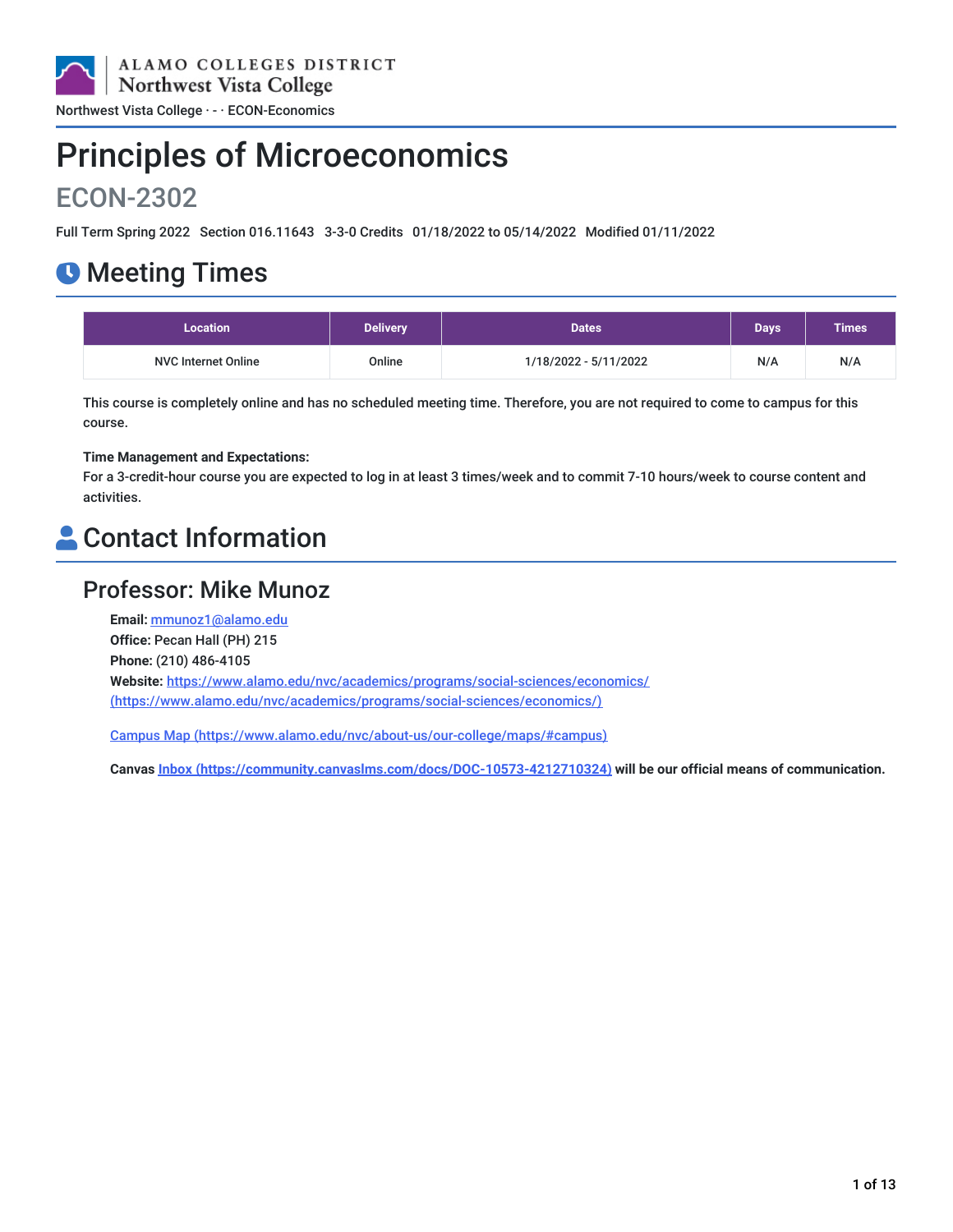

### Social Sciences Department:

- Email: [nterburg@alamo.edu](mailto:nterburg@alamo.edu)
- Office: LOH 206
- Phone: 210-486-4216
- Website: http://www.alamo.edu/nvc/academics/departments/ [\(http://www.alamo.edu/nvc/academics/departments/\)](http://www.alamo.edu/nvc/academics/departments/)

### Office Hours

Location: PH 215 & Zoom

Mondays: 8:00AM to 9:30AM and 10:45AM to 1:45PM Tuesdays: 8:00AM to 12:00PM Wednesdays: 8:00AM to 9:30AM

## **E** Materials



### **OpenStax Principles of Economics**

- **Publisher:** OpenStax
- **Edition:** Second
- **Availability:** Campus Bookstore(Hard Copy)

Access your textbook by clicking on the provided link: https://openstax.org/details/books/principles-economics-2e [\(https://openstax.org/details/books/principles-economics-2e\)](https://openstax.org/details/books/principles-economics-2e)

Note: it is an open-source book FREE to read online and download.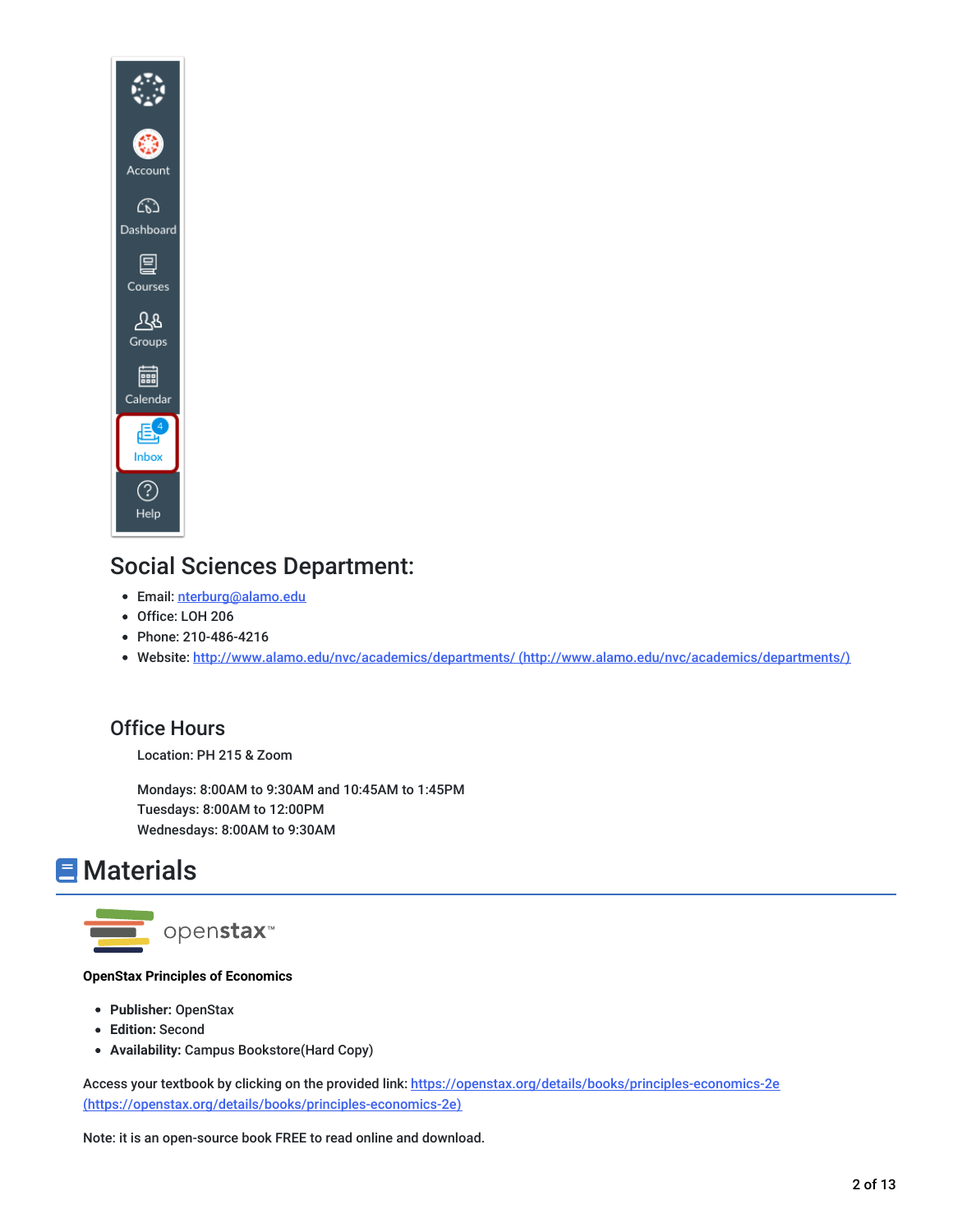A student of this institution is not under any obligation to purchase a textbook from a college-affiliated bookstore. The same textbook may also be available from an independent retailer, including an online retailer.



#### **Knewton Alta Courseware**

Instructional Materials Direct (IMD) is included in this course. Course materials are provided by the instructor or online. The IMD Charge will appear on your Tuition and Fees balance.



#### **Calculator**



## **Description**

Analysis of the behavior of individual economic agents, including consumer behavior and demand, producer behavior and supply, price and output decisions by firms under various market structures, factor markets, market failures, and international trade. This course fulfills the Social and Behavioral Sciences foundational component area of the core and addresses the following required objectives: Critical Thinking, Communication, Empirical Quantitative Skills, and Social Responsibility.

Prerequisite(s)

INRW 0420

MATH 0410

## **Juli Outcomes**

1 Explain the role of scarcity, specialization, opportunity cost, and cost/benefit analysis in economic decision-making.

2 Identify the determinants of supply and demand; demonstrate the impact of shifts in both market supply and demand curves on equilibrium price and output.

3 Summarize the law of diminishing marginal utility; describe the process of utility maximization.

4 Calculate supply and demand elasticities, identify the determinants of price elasticity of demand and supply, and demonstrate the relationship between elasticity and total revenue.

5 Describe the production function and the Law of Diminishing Marginal Productivity; calculate and graph short-run and long-run costs of production.

6 Identify the four market structures by characteristics; calculate and graph the profit maximizing price and quantity in the output markets by use of marginal analysis.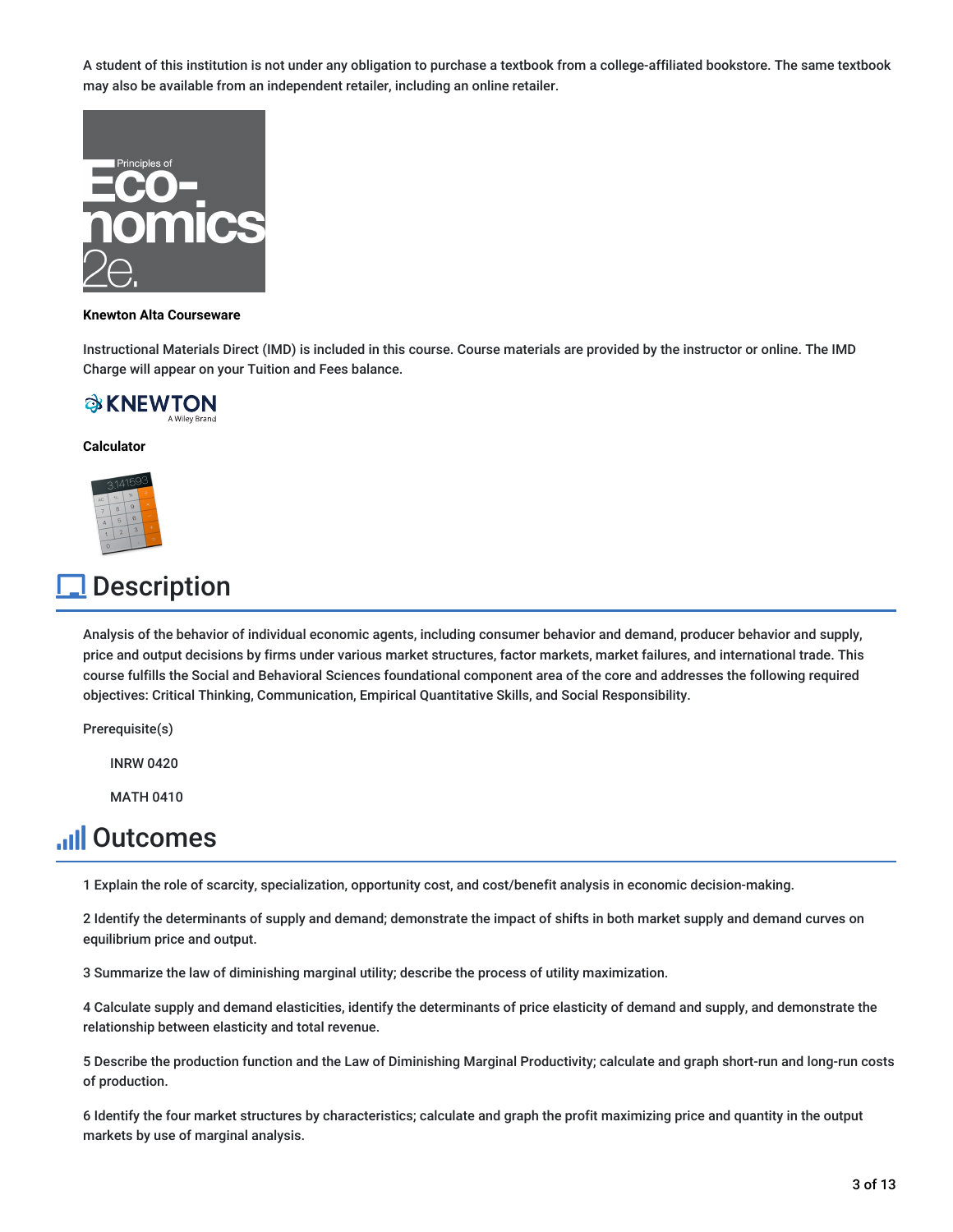7 Determine the profit maximizing price and quantity of resources in factor markets under perfect and imperfect competition by use of marginal analysis.

8 Describe governmental efforts to address market failure such as monopoly power, externalities, and public goods.

9 Identify the benefits of free trade using the concept of comparative advantage.

## Evaluation

You will be assigned a letter grade for the course. The following grading scale will be used:

| <b>Grading Scale</b>                      |    |  |     |     |  |
|-------------------------------------------|----|--|-----|-----|--|
| А                                         | 90 |  | 100 |     |  |
| B                                         | 80 |  | 89  |     |  |
| C                                         | 70 |  | 79  |     |  |
| D                                         | 60 |  | 69  |     |  |
| F                                         | 0  |  | 59  |     |  |
|                                           |    |  |     |     |  |
| <b>Course Evaluation</b>                  | %  |  |     |     |  |
| Quizzes (7)                               |    |  |     | 35% |  |
| Discussions (5)                           |    |  |     | 35% |  |
| <b>Chapter Assignments</b><br>29%<br>(16) |    |  |     |     |  |

Syllabus Assignment (1) 1%

Students are expected to complete all items listed below. It is your responsibility to contact your instructor if you are having a problem.

**QUIZZES -** There will be 7 Quizzes covering the readings and chapter resources. Quizzes will consist of multiple-choice questions, fill-in-the-blanks, graphing and mathematical problems. You will be allotted 180 minutes and 2 attempts to complete each Quiz. Late Quizzes will be deducted 15 points. Quizzes are due on the assigned date by 11:59 PM. Refer to Canvas for Due Date and Time. Your lowest quiz grade will be dropped.

| QUIZ                    | <b>CHAPTERS</b>                        |
|-------------------------|----------------------------------------|
| 1                       | Chapter 1 & Chapter 2                  |
| $\overline{2}$          | <b>Chapter 3</b>                       |
| 3                       | Chapter 5 & Chapter 6                  |
| $\overline{\mathbf{A}}$ | <b>Chapter 7</b>                       |
| 5                       | Chapter 8 & Chapter 9                  |
| 6                       | Chapter 10 & Chapter 11                |
| 7                       | Chapter 12, Chapter 13 & Chapter<br>33 |

**DISCUSSIONS -** There will be 5 Discussions required for the course. Discussion questions typically reflect a current topic. See the Additional Instructor Requirements section for more information on Discussions. Your lowest Discussion Grade will be dropped.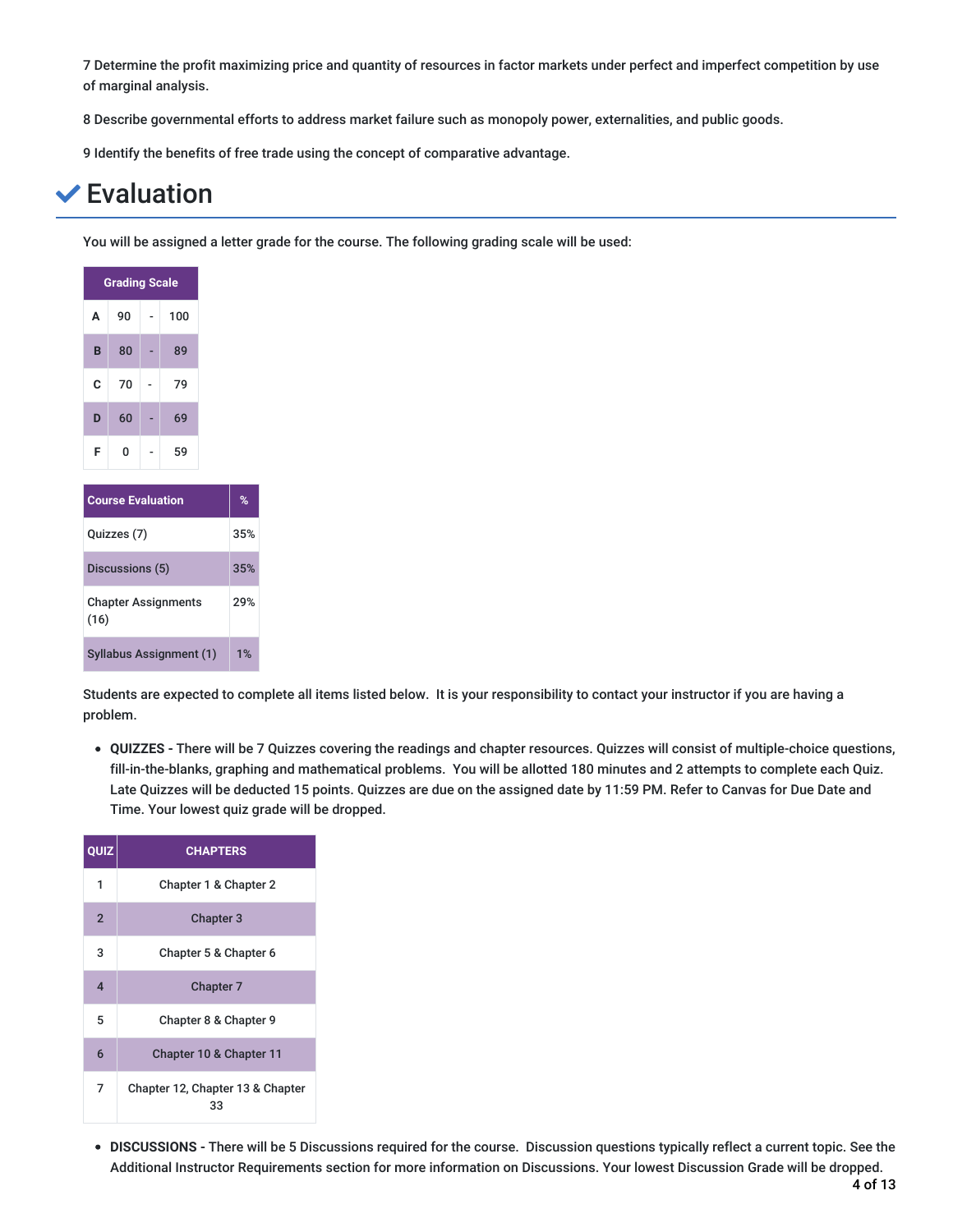- **CHAPTER ASSIGNMENTS -** There will be 16 Chapter Assignments covering the readings. These Chapter Assignments will assess your knowledge over readings. You may have multiple attempts until you reach 100%. Your 3 lowest scores will be dropped.
- **SYLLABUS ASSIGNMENT -** Consists of multiple-choice questions to demonstrate you have read the syllabus and understand the requirements of this course.

## **\* Course Policies**

### **►GRADE DISPUTE PROCEDURES:**

If you wish to dispute a grade on any assignment, you must see the instructor first. If necessary, the next step will be to go to the Department Chair, Trina Cowan [\(mailto:tdiehl@alamo.edu\)](mailto:tdiehl@alamo.edu).

### **►GRADEFLATION:**

"Gradeflation" may occur in some settings, but it does not in this class. This class seldom experience differences of opinion with students as to what their appropriate grades are, but occasionally there are students who think they do not make Cs or some such grade. Please know that everyone in this class has the potential to earn an A. Usually, however, given the normal distribution of students, some care more than others, and some work harder than others. Those who care more and work harder have a greater probability of earning a higher grade. That does not mean you will receive a grade based on your effort. Finally, your grade records your achievement.

### **►WITHDRAWALS AND INCOMPLETES:**

Students wishing to drop the course must do so through Enrollment Services/Admissions and Records Office. Enrollment Services/Admissions and Records Office will drop a student through a written request and/or a personal visit. Do not rely upon the instructor to drop you from this course; contact Enrollment Services/Admissions and Records Office for information regarding the last day to drop with a recorded grade of "W." Please note that a "W" cannot be granted after the posted date. Therefore your grade will post accordingly at the end of the semester.

Additionally, Incompletes or "I" are reserved for those with serious circumstances. Proper documentation must be provided prior to granting an Incomplete. See College Policies below for more information.

Students enrolled in a Face to Face class must attend the first class meeting or contact the instructor. Online students are expected to verify their attendance by logging on by the 3rd day of class. If these respective requirements are not met, the student will be withdrawn from the course.

For more information regarding Withdrawals "W" and Incompletes "I" go to NVC College Catalog.

**It is the student's responsibility to withdraw officially from a class if that becomes necessary.**

## **益 Schedule**

The semester schedule is posted in Canvas as a separate document, with week-by-week detail.

**Topics to be Covered:**

| <b>TOPICS</b>                  | <b>CHAPTER</b>   |
|--------------------------------|------------------|
| <b>Welcome to Economics!</b>   | Chapter 1        |
| Choice in a World of Scarcity. | <b>Chapter 2</b> |
| <b>Demand and Supply</b>       | Chapter 3        |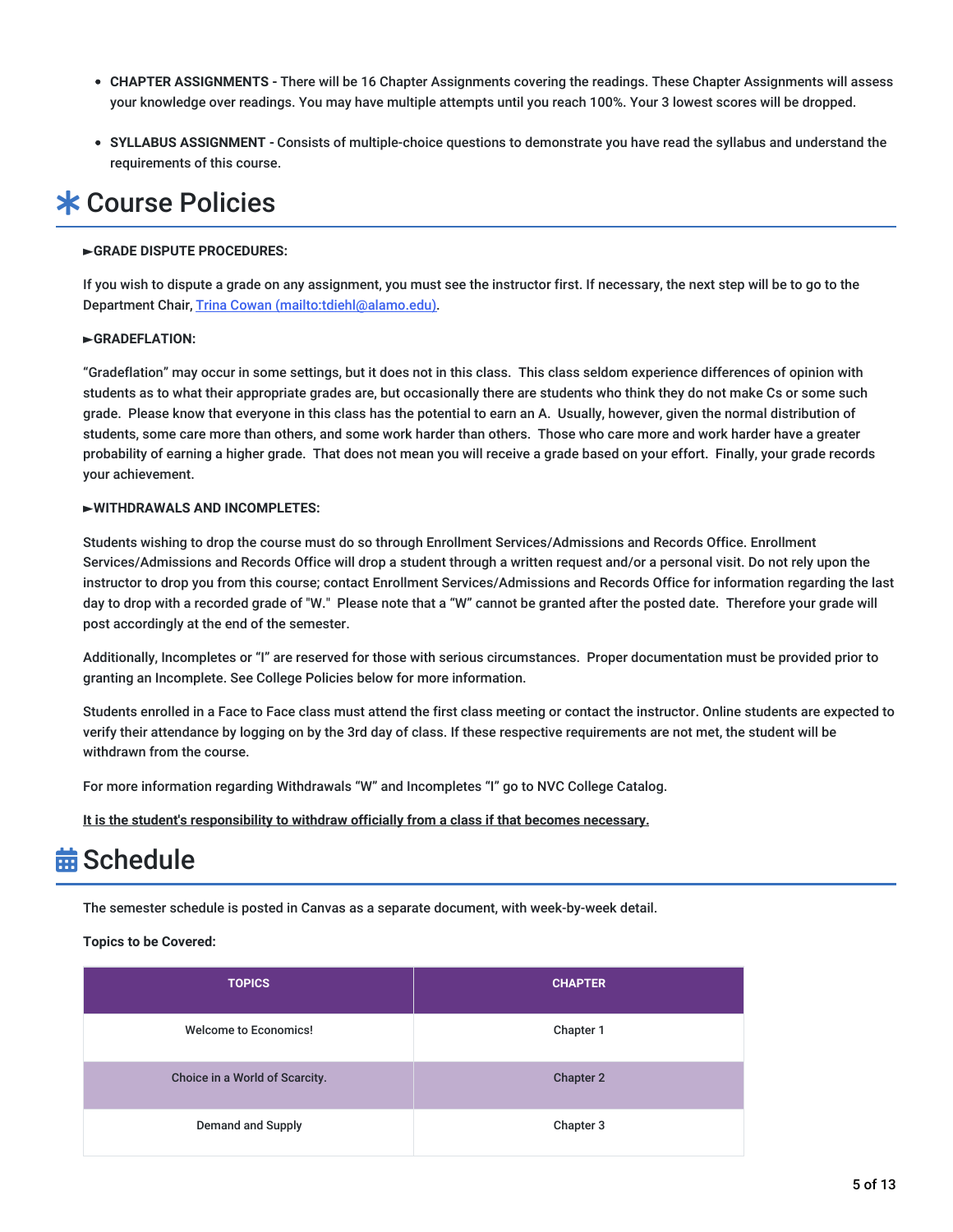| <b>Elasticity</b>                                          | Chapter 5  |
|------------------------------------------------------------|------------|
| <b>Consumer Choice</b>                                     | Chapter 6  |
| Production, Costs, and Industry Structure                  | Chapter 7  |
| <b>Perfect Competition</b>                                 | Chapter 8  |
| Monopoly                                                   | Chapter 9  |
| <b>Monopolistic Competition &amp; Oligopoly</b>            | Chapter 10 |
| <b>Monopoly and Antitrust Policy</b>                       | Chapter 11 |
| <b>Environmental Protection and Negative Externalities</b> | Chapter 12 |
| <b>Positive Externalities and Public Goods</b>             | Chapter 13 |
| <b>International Trade</b>                                 | Chapter 33 |

THE COURSE WILL AUTOMATICALLY CLOSE ON WEDNESDAY, MAY 11<sup>TH</sup>, AT 11:59 PM. QUIZZES AND ASSIGNMENTS WILL NOT BE **ALLOWED TO BE SUBMITTED AFTER THIS DATE AND TIME.**

## **E** Additional Items

### **►ADDITIONAL INSTRUCTOR REQUIREMENTS: COURSE ORGANIZATION**

This course is arranged by Weeks. The Semester Schedule consists of 16 Weeks. Click on Modules to view weeks. You may also download a copy of the schedule to have on hand.

In Canvas, click MODULES.

- You will notice that there are files for the chapters to be covered throughout the semester. Each chapter consists of the following items:
	- **Textbook**
	- **PowerPoint Presentations**
	- **Glossary**
	- **Videos**

The **Quiz Review Center** provides practice and is available and located in **Assignments** and **Modules** for you to practice and review for the Quizzes.

You must complete all Quizzes to receive full credit.

There is a three-hour time limit on quizzes.

Quizzes are to be completed sequentially; you may not skip any items.

Each chapter has a **Chapter Assignment(s); these** Assignments are meant to test your mastery of the subject matter you have covered. Typically, after you have read a section, you may attempt the **Chapter Assignment.** There is no time limit, and some **Chapter Assignments** have only a few questions. The Assignments are adaptive in nature, and therefore additional questions may appear to reinforce learning objectives.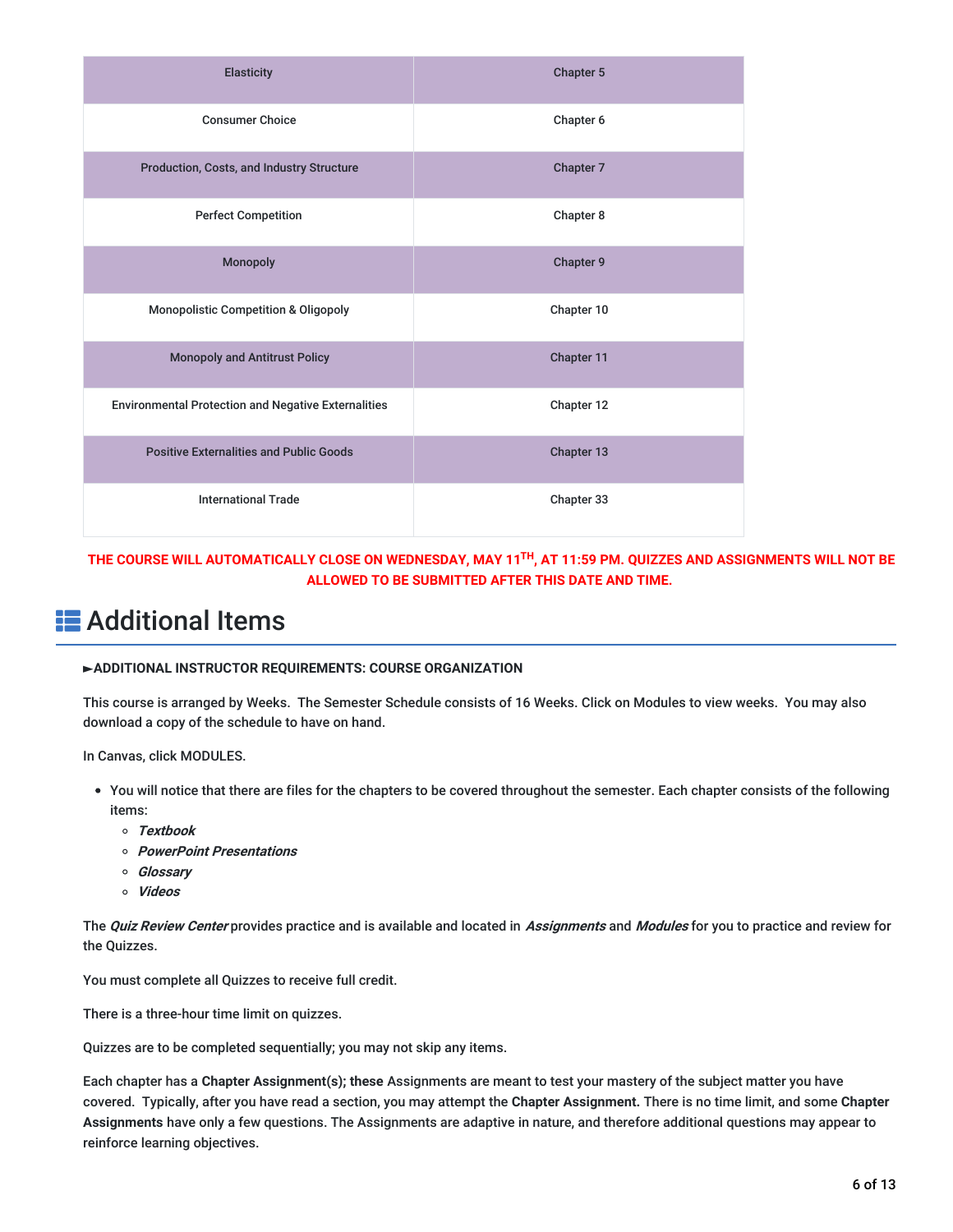In Canvas, click on **Assignments or Modules** to proceed to **Discussions.** Discussion postings will be viewed every evening by 11:59 PM. You must post response(s) no later than Sunday at 11:59 PM to receive credit. Postings after Sunday at 11:59 PM will not be graded (see schedule). You must complete all discussions to receive full credit.

Remember, simply stating that you agree/disagree with a classmate **IS NOT** sufficient; you must explain your position as to why you agree/disagree with the student's posting. Grading for **Discussions 2 -4** will be based on the rubric and the Discussion Guidelines listed in the Discussion.

**Discussion Etiquette (Netiquette)**. It is the expectation that all students conduct themselves in a respectful and pleasant manner that promotes learning. Any conduct that is harmful, obstructive, disruptive to, or interferes with the educational process is prohibited. Therefore, all communication between students and the instructor or between students communicating shall maintain the level of formality appropriate to any college teaching and learning situation. Inappropriate slang, curse words, rude and insulting language is not acceptable. Students who engage in such behavior will be withdrawn from the course. Please review the Netiquette section below.

### **Netiquette**

"Netiquette" is a term for the social conventions and standards for polite and successful online communication. Below are some rules and tips that will make our communication in the virtual environment more productive and friendly. There are many websites that will offer good advice for communication online; these standards below are what I expect for this course.

- Don't use abbreviations (LOL, IDK, TTYL, BRB, ROTFL, etcetera...). Not everyone knows what they mean. This is an academic environment, so let's practice communicating professionally.
- DON'T USE ALL CAPS! IT APPEARS RUDE!
- Don't use excessive exclamation points!!!!!
- Respect other's privacy. Do not share the contents of this class or your classmates' work or comments outside of this class. It's a legal, professional, FERPA issue. Don't do it.
- Be careful what you communicate (type) in discussions or emails. Without facial expressions, what you type could be misinterpreted as sarcasm or aggression.
- Be forgiving if one of your classmates makes a mistake; we're all human, and we all make mistakes.
- Think before you press the send button on a discussion or email. Once you send it, you might not be able to take it back.
- Respect the opinions of your classmates. If you disagree, do so respectfully. How would you prefer for someone to speak to you if they disagree with you?
- Do not take credit for someone else's work. Always cite your work using references.

Please review the Discussion topics and follow the directions posted. You will be graded using the Rubric found in each Discussion Topic. Keep in mind not to plagiarize.

## THE VALUE OF THE ASSOCIATE DEGREE

There are several excellent reasons to complete your associate degree. Here are five benefits to get that associate degree:

- **Money** completing the first two years of a bachelor's degree can save you several thousand dollars; people with associate degrees make more than people with high school diplomas and those with some college; and an associate degree in a career/technical field may help you find and keep a job.
- **Accomplishment** on your resume, it says you set a goal and met it.
- **Employment** with an Associate of Applied Science and the certificates you pick up along the way, you are telling employers that your skills are up to date and you are credible and job-ready.
- **Transfer** in Texas your degree is guaranteed to transfer to public colleges and universities in the state and you will be core ready with a junior standing.
- **Ownership** nobody can take it away from you; maybe life happens to you along the way to your bachelor's degree (a move, an accident, a change in goals) you have a college degree and nobody can take it away from you.

## **Institutional Policies**

### **STUDENT RESPONSIBILITIES:**

**A. Attendance:**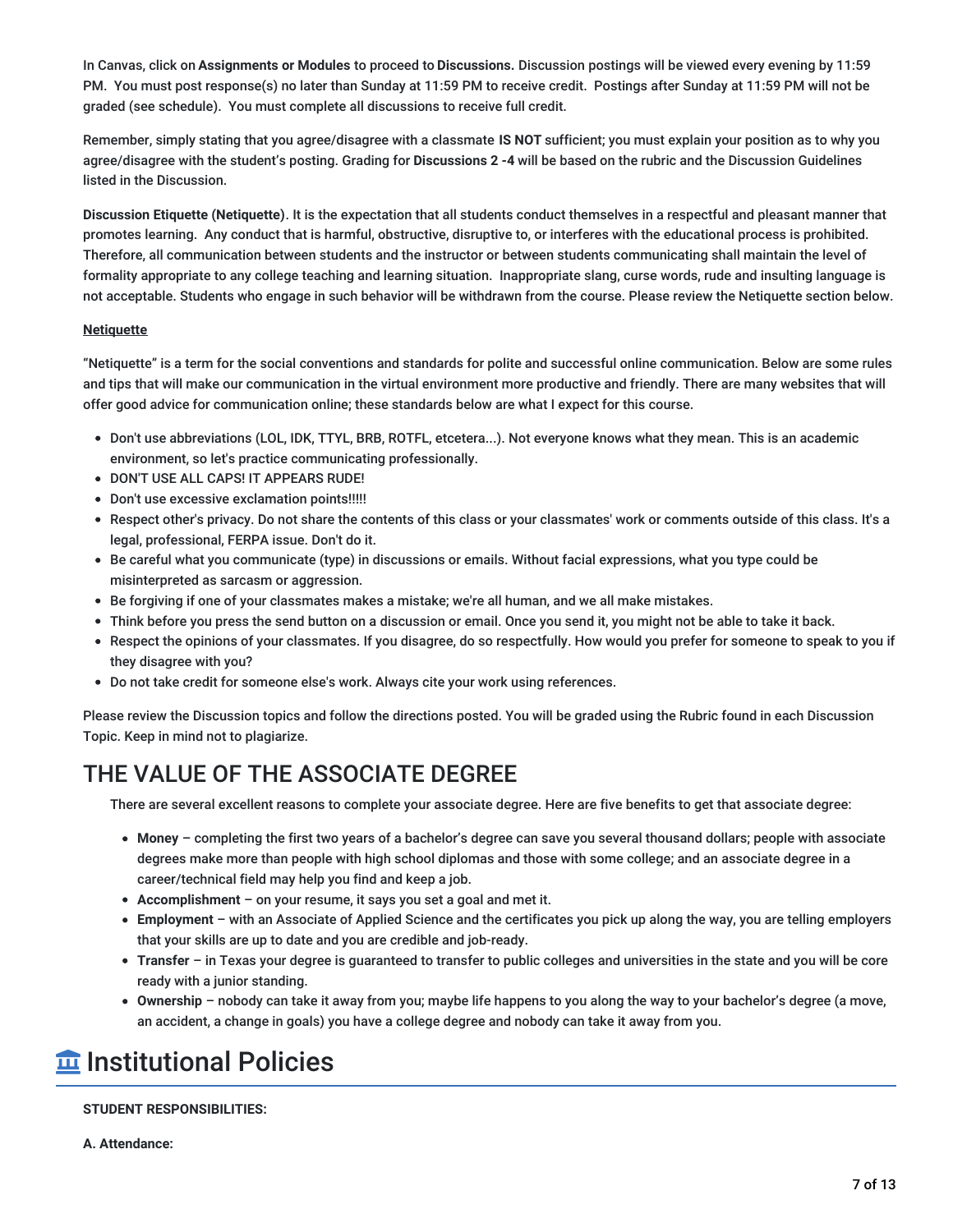**SmartStart** (Alamo Colleges Procedure F.6.1.1 [\(https://www.alamo.edu/siteassets/district/about-us/leadership/board-of](https://www.alamo.edu/siteassets/district/about-us/leadership/board-of-trustees/policies-pdfs/section-f/f.6.1.1-procedure.pdf)trustees/policies-pdfs/section-f/f.6.1.1-procedure.pdf))

Students absences will be recorded from the first day a synchronous class meets (face-to-face/remote). Students who do not attend the first scheduled class meeting or contact the instructor will be dropped. For fully online courses (asynchronous), an attendance verification activity is assigned and must be completed by the 3rd class day. It is a student's responsibility to verify the drop is completed.

For fully online courses, an attendance verification activity is assigned and must be completed by the 3rd class day.

### **Excessive Absence/Process**

Excessive absences can result in an instructor dropping you from a class. If you stop attending class for any reason you should contact the instructor and the Admissions and Records/Enrollment Services office to officially withdraw from the class. If you are not dropped from the course or you have reached the six-drop rule you will receive the grade earned in that class.

Regular and punctual attendance in all classes and laboratories, day and evening, is required. Students who are absent for any reason should always consult with their instructors. Course syllabi must provide specific information regarding attendance, including, for courses involving the Internet, online activities that constitute "attendance." Also, both tardiness and early departure from class may be considered forms of absenteeism. In all cases, students will be held responsible for completion of course requirements covered in their absence.

Additionally, it is the student's responsibility to drop a course for nonattendance. Course instructors may drop a student for excessive absences or, in the case of an online class, non-participation as defined by assigned work not being turned in during the course of a week. Absences are considered excessive when more than 12.5 percent of the total contact hours of instruction in a semester, including lecture and lab, are missed. For example, in a three-credit-hour lecture class, students may be dropped after more than six contact hours of absences. In a four-credit-hour lecture/lab class, students may be dropped after more than eight contact hours of absences. Absences are counted regardless of whether they occur consecutively.

In special programs with additional accreditation or certification standards, additional attendance requirements may be enforced, but faculty must clearly explain these policies in their syllabi. Students who stop attending class for any reason should contact the instructor as soon as possible. To officially withdraw from the class, a withdrawal request must be submitted in ACES via the "student course withdrawal" link. Contact your instructor, advisor, or the Admissions and Records office if guidance is needed.

Failure to officially withdraw from a class may result in a failing grade for the course. It is the student's responsibility to withdraw officially from a class by submitting a "student course withdrawal" request in ACES.

**B. Early Alert and Intervention (**Alamo Colleges [Procedure](https://www.alamo.edu/siteassets/district/about-us/leadership/board-of-trustees/policies-pdfs/section-f/f.6.1.1-procedure.pdf) F.6.1.1**)**

### **Early Alert and Intervention**

Your academic success is important to your instructors. If instructors notice that you are experiencing academic difficulties early in the term, they may send an email to your [ACES](https://alamoaces.alamo.edu/) account that will advise you about ways to address those difficulties. It is very important that you promptly respond to any Early Intervention communication. Your success depends on it.

### **Six Drop Rule**

Students are limited to a total of six (6) [course](https://myspccatalog.alamo.edu/content.php?catoid=220&navoid=15930#Six_Course_Drop_Ruling) drops during their undergraduate career, including a course(s) dropped at another institution as defined in the Texas Education Code, Title 3, Subtitle A, Chapter 51, § 51.907. A dropped course is defined as a course in which an undergraduate student at an institution of higher education has enrolled for credit but did not complete.

Carefully consider the number of courses to take and the time commitment required to be successful. Students with a cumulative total of six (6) drops may not drop the seventh course or any additional courses. Students will be awarded the grade earned at the end of the semester. A waiver may be available for the seventh or additional course(s) through the Admissions/Enrollment Services office. Contact information can be found in the left-hand navigation bar under "Contact Information and Hours."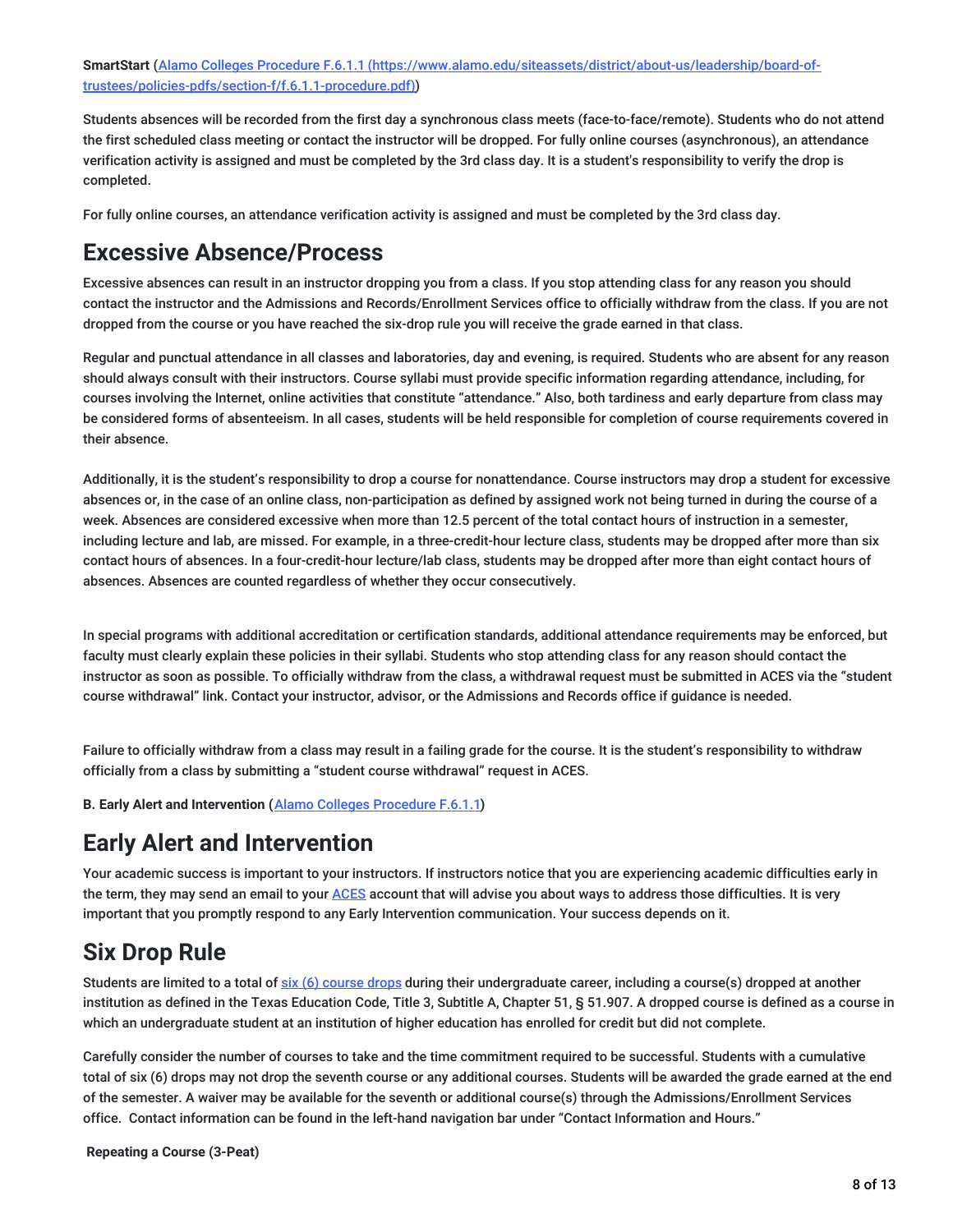The Alamo Colleges District will charge a higher tuition rate to students registering the third or [subsequent](https://myspccatalog.alamo.edu/content.php?catoid=220&navoid=15930#Three-Peat__Third-Attempt__Enrollment_Ruling) time for a college-level course. The State will no longer subsidize a student's enrollment for the third or subsequent attempt. You should meet with an advisor to determine if you are repeating a course for the third time.

### **Excess Credit Rule**

Texas [Education](http://www.thecb.state.tx.us/GeneralPubs/Agenda/Ag2005_10/VIE/VIEA1.pdf) Code, Title 3, Subtitle A, Chapter 54, Subchapter A, §54.014 allows public institutions of higher education to charge a higher rate of tuition to students that exceed the bachelor degree requirements by more than 30 hours. While this law only applies to senior institutions and not to community colleges, the Alamo Colleges District wants you to be aware of the impact on your cost of education. Early and regular advising is critical to ensure that you stay on track.

### **C. Student Responsibility for Success (Alamo Colleges [Policy](https://www.alamo.edu/link/845f7dc97d0e4b3c8ed7b453f1f0c729.aspx) F.6.2):**

As members of the Alamo Colleges District learning community, students, faculty, staff and administrators all share the responsibility to create an atmosphere where knowledge, integrity, truth, and academic honesty are valued and expected. A clear acknowledgment of the mutual obligations of all members of the academic community emphasizes this implicit partnership in fostering the conditions necessary for student success.

In this relationship, the Alamo Colleges District provides institutional policies, procedures, and opportunities to facilitate student learning that encourage interaction, involvement and responsible participation. Inherent in the academic climate is the expectation that students will assume responsibility for contributing to their own development and learning. Academic success is directly tied to the effort students put into their studies, the degree to which they interact with faculty and peers, and the extent to which students integrate into the campus life.

### **1. Engagement**

a. Create connections and build relationships with faculty, staff and students (visit during office hours, join clubs and organizations, participate in student activities, etc.);

b. Stay informed of policies, procedures, deadlines and events for academic and co-curricular activities;

c. Complete all requirements for admission, registration, and payment by the stated deadlines;

d. Apply for financial assistance, if needed, complying with all federal, state and local regulations and procedures;

e. Meet all federal, state and local health care regulations.

### **2. Communication**

a. Seek guidance from faculty, advisors or counselors for questions and concerns in regards to degree plans, major selection, academic status, grades, and issues impacting college success;

b. Develop a peer support system to identify student contacts for questions, group assignments, etc. regarding academic and cocurricular activities;

c. Communicate with College personnel promptly regarding academic or co-curricular concerns and for requests of assistance;

d. Carefully consider the information provided by College personnel and make decisions using that information;

e. Check the Alamo Colleges District's Web Services regularly for emails, holds, student records, financial aid status and announcements;

f. Submit disability documentation if seeking services and request academic accommodations in advance of each semester.

### **3. Academic Success**

a. Complete courses with passing grades and maintain good academic standing (2.0 GPA) status;

- b. Read and follow all syllabi;
- c. Purchase textbooks and required supplies in a timely manner;
- d. Attend classes regularly and on time, with as few absences, late arrivals, and early exits as possible;
- e. Arrive to class with all needed materials and completed assignments for that class period;
- f. Be attentive in class and actively participate as appropriate;
- g. Devote sufficient time for studying;
- h. Ensure integrity in all aspects of academic and career development;

i. Accurately represent one's own work and that of others used in creating academic assignments. Use information ethically and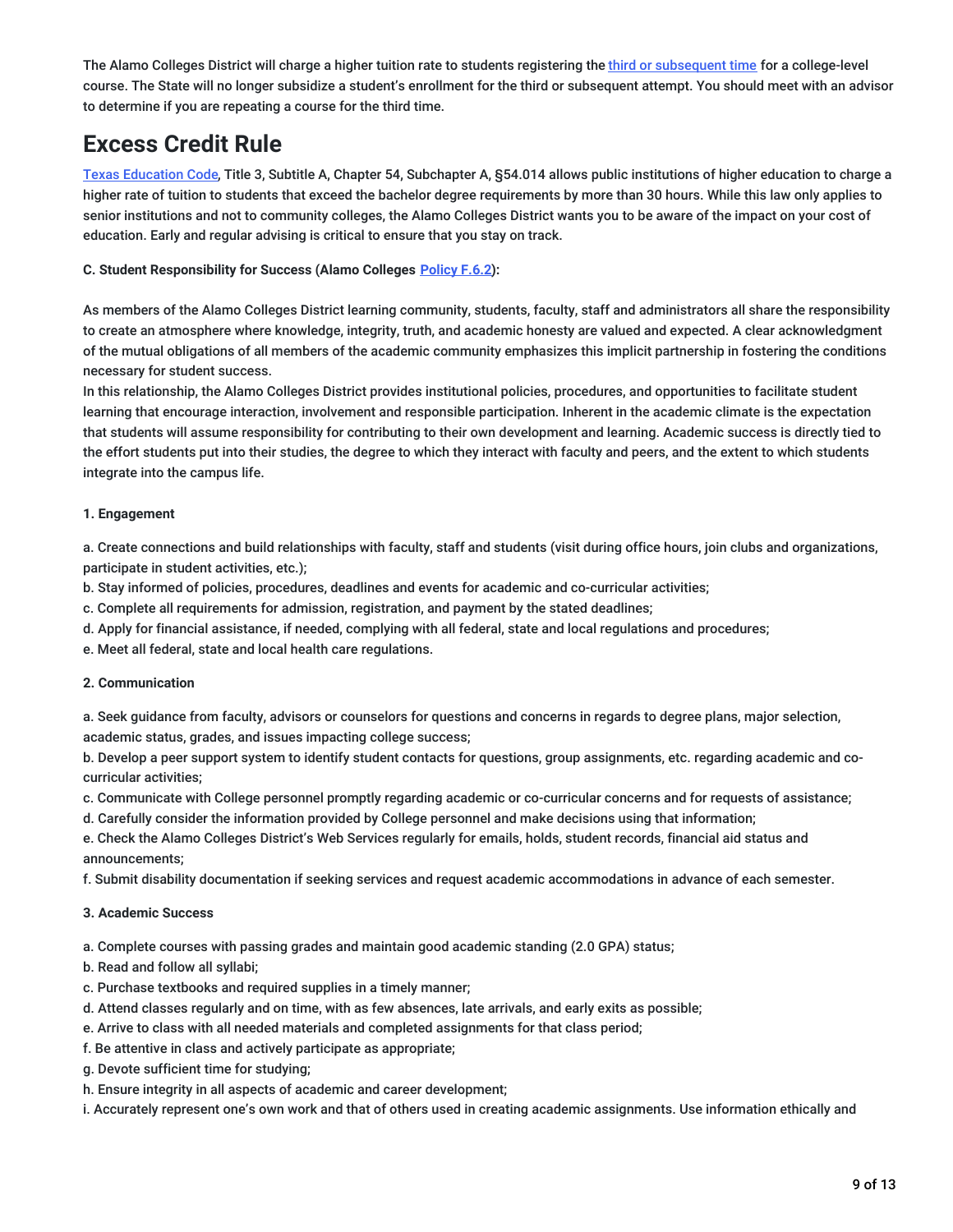exercise appropriate caution to avoid plagiarism on all assignments;

j. Notify faculty in advance or as soon as possible about absences and provide documentation as appropriate;

k. Consult faculty members in advance when unable to complete projects, assignments, or take examinations as scheduled.

#### **4. Self-Responsibility and Responsibility to Others**

a. Update degree/certificate major selection and ensure that the contact information including name, address, phone number and emergency contact in ACES is accurate on a regular basis;

b. Balance personal obligations and educational pursuits. Work with a counselor / advisor to design a realistic schedule that dedicates adequate effort to be successful in college studies;

c. Know and follow the regulations and guidelines outlined in the Student Code of Conduct and Student Handbook;

d. Maintain respectful and appropriate behavior within and outside the classroom;

e. Ask for help when needed. Use all available resources and facilities provided by the College to enhance the learning experience;

f. Attend scheduled advising sessions, tutorials, and other appointments. Cancel or reschedule only with good reasons as early as possible;

g. Arrive prepared for tutorial sessions, bringing all needed materials (books, syllabi, rough drafts, calculators, assignment sheets, etc.).

#### **D. Textbook Availability**

A student of this institution is not under any obligation to purchase a textbook from a university-affiliated bookstore. The same textbook may also be available from an independent retailer, including an online retailer.

Purchase textbooks and required supplies in a timely manner. If your course uses Instructional Materials Direct (IMD) or Open Educational Resources (OER), please do not buy textbook. The Instructional Materials (IM) charge will appear on your Tuition and Fees balance.

**E. Licensed Concealed Campus Carry** G.1.4.5 (Procedure) Rules Limiting Licensed Concealed Carry of Handguns

No open carry of firearms is allowed on all property owned, controlled, or leased by the College District, including vehicles operated by the Alamo Colleges District. Concealed carry of a handgun by persons licensed to carry may not be restricted except in locations signed as prohibited areas.

Special testing locations requiring a complete surrender of personal effects during testing will be signed as prohibited areas.

• Persons may be required to place their purse, backpack or briefcase away from their person, but within their view during tests at the direction of their instructor or test administrator.

• License holders carrying on campus intending to access prohibited areas must leave their weapons locked in their vehicles. College lockers are not authorized for storage of handguns by license holders.

### **Disciplinary Sanctions**

Open carry, intentional display, unlicensed carry, and carry in spite of signed prohibition are subject to employee and student discipline, as well as possible prosecution. Unintentional display of a weapon by a license holder must be avoided. Police will exercise enforcement at their discretion.

If you see a person openly carrying or deliberately displaying a firearm:

- Call the Alamo Colleges District Police 210-485-0911.
- Do not confront the person or ask if the person has a permit.

### **F. Title IX policy**

Information and policy regarding Title IX, Civil Rights Discrimination, Harassment, and Retaliation can be found in Board [Policy](https://www.alamo.edu/link/bddbd6057f27474b8207b6dbcf9741e3.aspx) H.1.2.

#### **COLLEGE REQUIREMENTS:**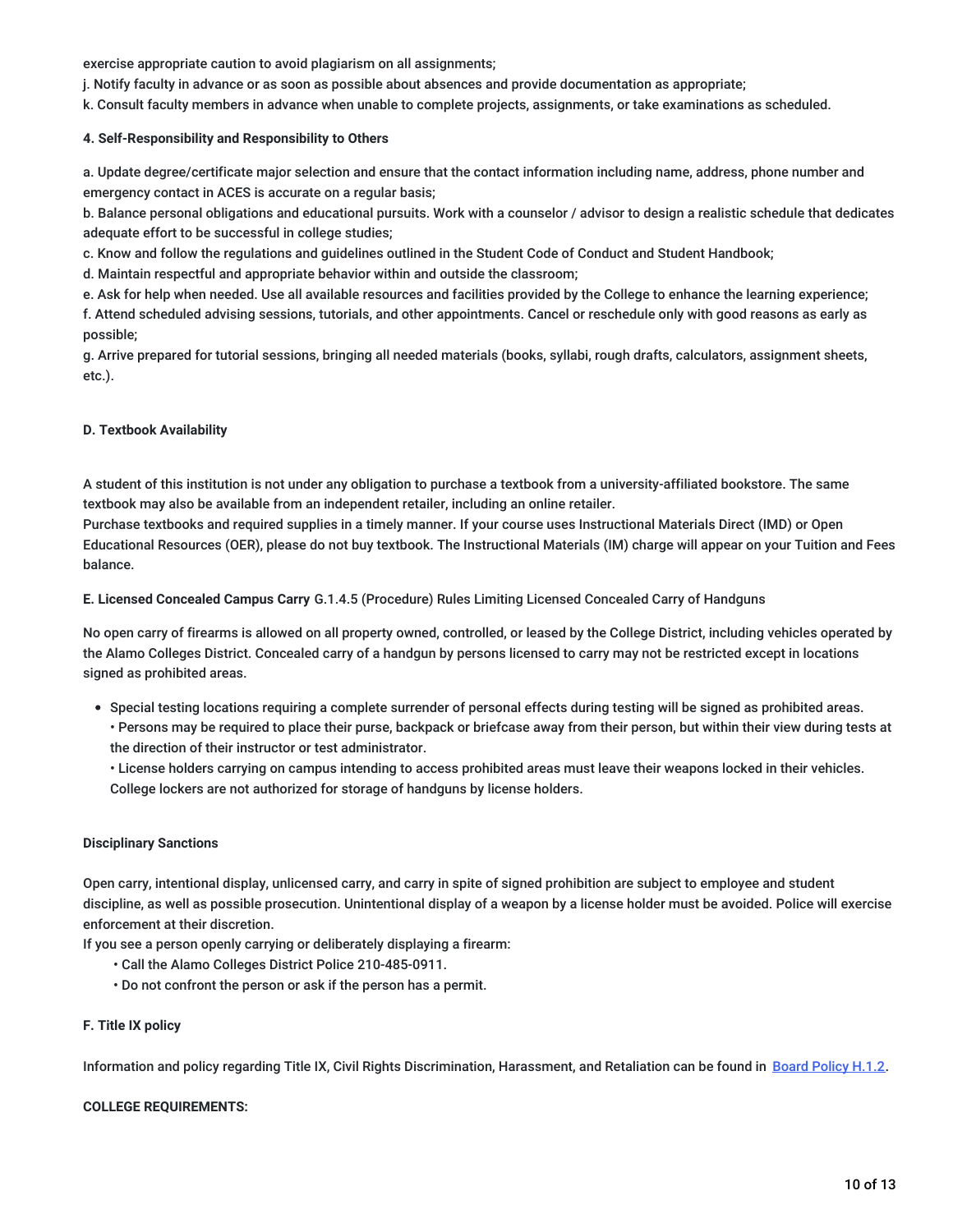While other exams are given at the discretion of the instructor, a final assessment is given at the end of each semester for each course. The Final Exam Schedule changes with each term and differs from normal class meeting dates and times. See the Final Exam Schedule in the Catalog/Schedule of Classes in the left hand navigation bar.

A student who must be absent from <sup>a</sup> final evaluation should petition that instructor for permission to postpone the evaluation. A student absent without permission from <sup>a</sup> final evaluation will be given <sup>a</sup> grade of <sup>a</sup> "0" on the exam.

### **Incomplete Grades**

The conditional grade of "I" may be issued to a student having a passing average on all completed coursework but for a justified reason, such as illness or death in the family or by providential hindrance, has been prevented from taking the final examination or completing other required coursework. The "I" becomes an "F" in one hundred twenty (120) calendar days from the end of the term unless the student completes the balance of the coursework with a performance grade of "D" or higher. Re-enrollment in the course will not resolve the "I." Students may be required to sign an agreement outlining the requirements to satisfactorily complete the course.

## College Priorities

### **Academic Support**

SACSCOC defines academic support services are defined as services that pertain to students at all levels, as well as to faculty. The services are consistent with the institution's mission, enhance the educational experience, and contribute to the achievement of teaching and learning outcomes. Student and faculty success is affected by the learning environment. An institution provides appropriate academic support services to strengthen academic programs and ensure the success of students and faculty in meeting the goals of the educational programs. Academic support services may include, but are not limited to academic teaching and resource centers, tutoring, academic advising, counseling, disability services, resource centers, laboratories, and information technology. Academic Support resource page: <https://www.alamo.edu/nvc/academics/resources/>

### **Experiential Learning**

Experiential Learning is the development of new skills and/or perspectives gained through experience and personal reflection. There are many opportunities to engage in co-curricular learning, service learning, field experiences, and extra-curricular activities. To search for activities and events available to you, visit AlamoExperience at: <https://alamo.campuslabs.com/engage/>

### **Faculty-Student Mentoring**

Northwest Vista College has a faculty-student mentoring program with a mission to provide students with holistic guidance by empowering them to achieve their academic, career, and personal goals. Each student is partnered with both a faculty mentor and the student's certified advisor. The purpose of mentoring is to provide students with greater individual attention to enable students to fulfill their potential as students, professionals, and community members. Mentors can help students transition to college, find needed resources, meet other students, get involved with a student organization, plan for a career, develop marketable skills, and transfer to a university. Students receive encouragement, support, and guidance toward goal completion from a faculty member in a discipline similar to the student's program goal. To learn more about the program and mentors or to sign up to be matched with a faculty mentor, visit: <https://www.alamo.edu/nvc/academics/resources/faculty-student-mentors/about/>

### **Student Advocacy Center and Resource Center**

The Student Advocacy Center and Resource Center is here to support YOU! We provide resources to help meet student basic needs so that you are able to focus on your courses. We know that stress can impact academic performance. We offer emergency support for food and housing insecurity as well as emergency aid. We also offer mental health support including personal counseling and support groups. Please call us at 210-486-4357 (HELP) for a brief assessment and our team will get you connected. You can also reach us by email [nvc-advocacyctr@alamo.edu](mailto:nvc-advocacyctr@alamo.edu).

### **Quality Enhancement Plan (QEP)**

NVC has developed a Quality Enhancement Plan (QEP) to help develop lifelong learning skills. The goal of the NVC QEP is to equip students with Information Literacy skills that will show them how to Find, ethically Use, Synthesize, and Evaluate information in their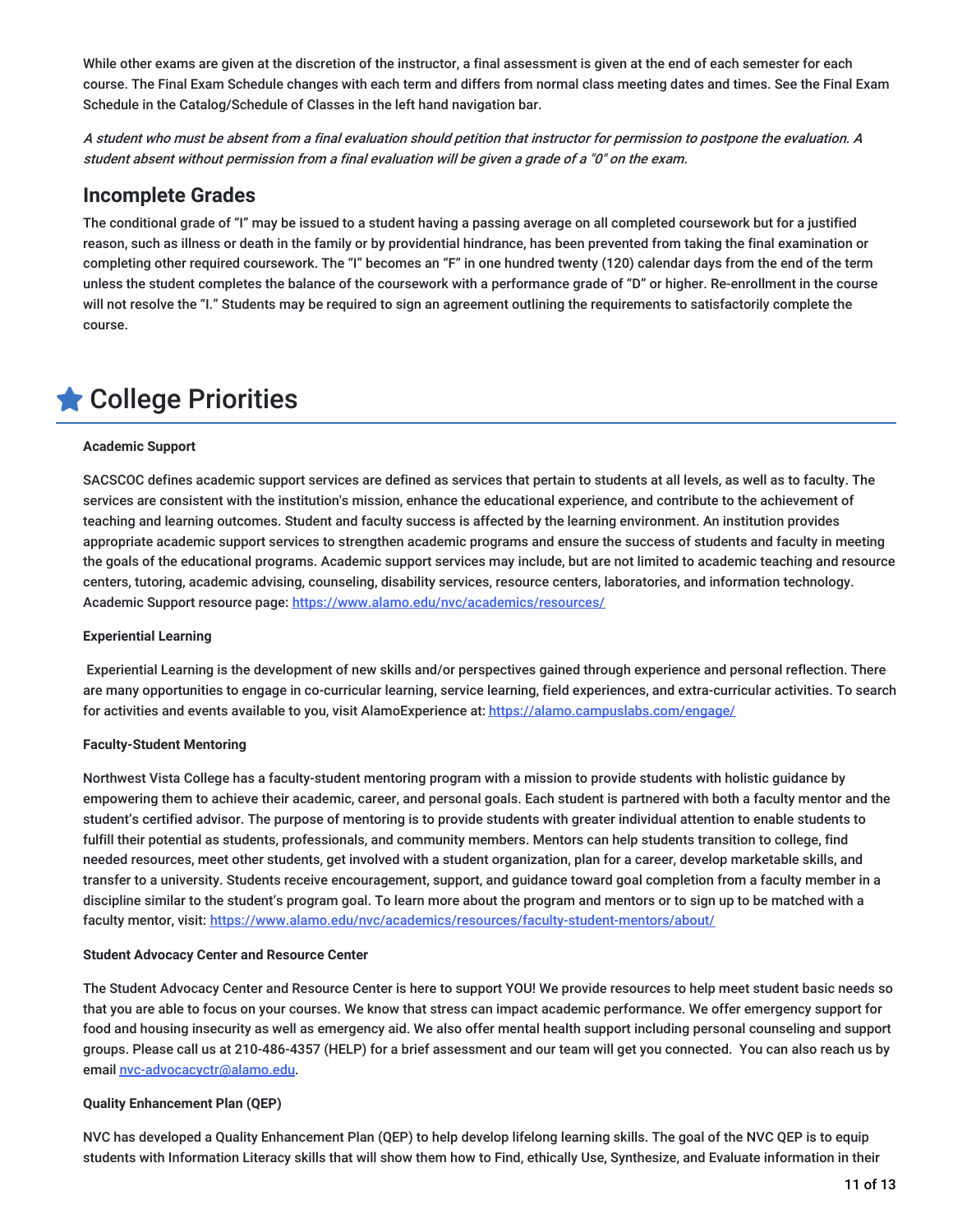classes and in their co-curricular programs. Check this link for more information: https://www.alamo.edu/nvc/about[us/compliance/quality-enhancement-plan-qep/](https://www.alamo.edu/nvc/about-us/compliance/quality-enhancement-plan-qep/)

## **n** College Policies

### **COLLEGE POLICIES:**

**A**. All of the colleges of the Alamo Colleges District are tobacco free.

**B**. Alamo Colleges District DPS Emergency Phone Numbers:

Emergency Phone (210) 485-0911

General Phone (210) 485-0099

Weather Phone (210) 485-0189 (For information on college closures)

**C**. Students are required to silence all electronic devices (e.g., pagers, cellular phones, etc.) when in classrooms, laboratories and the library.

**D**. **Disability Access Statement**– In accordance with the Americans with Disabilities Act (ADA) and Section 504 of the Rehabilitation Act, it is the responsibility of the student to self-identify with the Northwest Vista College Access Office. Only those students with appropriate documentation will receive a letter of accommodation from the Access Office. Instructors are required to follow only those accommodations and/or services outlined in the letter of accommodation. For further information, please contact the Access Office at (210) 486-4466. For Access Office resources visit [https://www.alamo.edu/nvc/academics/resources/access-disability](https://www.alamo.edu/nvc/academics/resources/access-disability-services/)services/. If you have specific needs, please discuss them privately with your instructor.

**E**. **The Value of Integrity:** Northwest Vista College seeks to produce graduates who not only have an academic mastery of their subject, but also exhibit academic integrity and scholastic honesty. Academic integrity violations include the sale of academic product, academic enticement or influence, academic misconduct, cheating, fabrication, collusion, and plagiarism. Penalties for academic dishonesty are serious and may range from an assignment penalty to a failing course grade, at the instructor's discretion. Multiple violations could result in suspension or expulsion from the college. Please read the complete set of policies and procedures regarding academic integrity including the appeal process found in Board Policy [F.4.2.2](https://www.alamo.edu/siteassets/district/about-us/leadership/board-of-trustees/policies-pdfs/section-f/f.4.2.2-procedure.pdf)and in the Student Code of Conduct in the NVC eCatalog:**[http://mynvccatalog.alamo.edu](http://mynvccatalog.alamo.edu/).**

F. Plagiarism Policy: Plagiarism is an act of Scholastic Dishonesty, which is a violation of the Student Code of Conduct. Plagiarism occurs when you use someone else's work and submit it as your own without giving the author credit. In your assignments, you can paraphrase the material and then cite; completely re-write and then cite; or use verbatim, use quotation marks to indicate the direct quote, and then cite. In addition, it is scholastic dishonesty to resubmit your own work from a previous course to another course. This is not permitted in this course. To prevent plagiarism and scholastic dishonesty from happening in this course, all written work is subject to submission through a plagiarism detection tool such as Turnitin. To learn more about plagiarism and other forms of academic integrity violations, review the Northwest Vista College Student Code of Conduct Handbook and the Northwest Vista College's Academic Integrity website (see E above). You are responsible for understanding and will be held accountable for the information in this policy.

Student Toolbox: <https://www.alamo.edu/nvc/experience-nvc/current-students/student-toolbox/>

**G**. Policy information regarding Non-Academic Misconduct can be found in Board Policy [F.4.2.1](https://www.alamo.edu/siteassets/district/about-us/leadership/board-of-trustees/policies-pdfs/section-f/f.4.2.1-procedure.pdf)and in the Student Code of Conduct in the NVC eCatalog: <http://mynvccatalog.alamo.edu/content.php?catoid=175&navoid=10909>

**H**. Information and policy regarding Title IX, Civil Rights [Discrimination,](https://www.alamo.edu/siteassets/district/about-us/leadership/board-of-trustees/policies-pdfs/section-h/h.1.2-policy.pdf) Harassment, and Retaliation can be found in Board Policy H.1.2

### **I. 3-Peat Rule**

Texas legislation has a financial impact on the students who repeat courses excessively. Texas residents attempting the same course for a third time, from Fall 2002 forward, will be charged an additional \$125 per credit hour for that course. This provision is described in the Texas Higher Education Coordinating Board Rules (Chapter 13, Subchapter B, §13.25).

### **J. 150 Hour Rule**